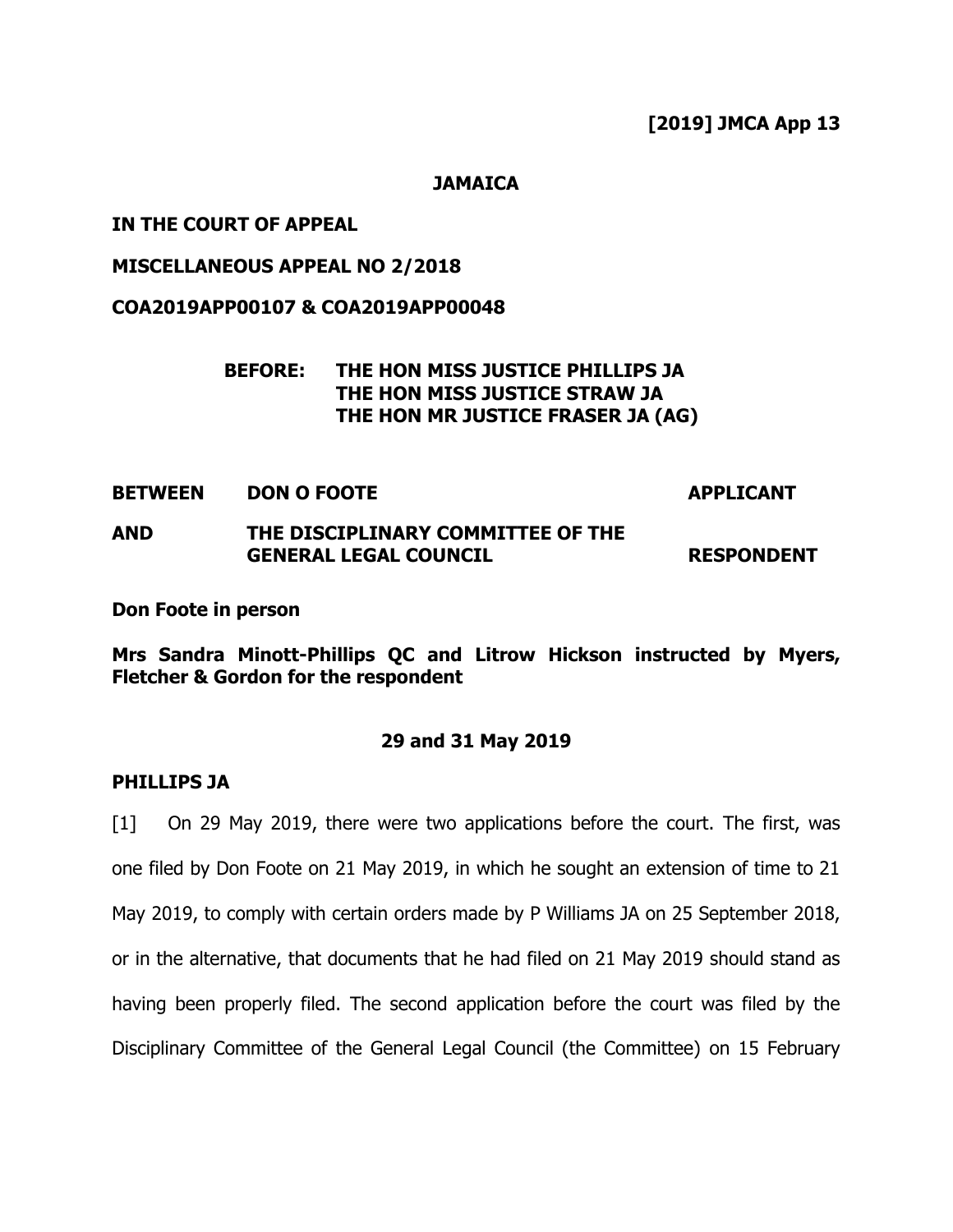2019, to strike out Mr Foote's appeal on the basis that he had failed to comply with orders numbered 1 and 5 of the said case management orders made by P Williams JA.

[2] We decided to hear the application for extension of time first, as, if that application succeeded, there would be no need to proceed with the application to strike out the appeal. We noted that the court had the power to extend or shorten the time for complying with any order or direction of the court even if an application for an extension is made after the time for compliance has passed (see rules 1.7 and 2.15 of the Court of Appeal Rules).

[3] In the order numbered 1 of the case management orders made on 25 September 2018, P Williams JA instructed Mr Foote to forthwith remove the names of the members of the Committee which had been stated in the notice and grounds of appeal he had filed, as it was improper to name them specifically, individually. The order numbered 5 stated that Mr Foote shall file and serve full written submissions and a bundle of authorities on or before 8 February 2019.

[4] Mr Foote, in an affidavit filed 21 May 2019 in support of his application for an extension of time, indicated that he was indeed only partially compliant with the orders made by P Williams JA, but that by 21 May 2019, when the appeal ought to have been heard, he had fully complied with orders numbered 1 and 5, respectively. He also indicated that he was not relying on any authorities and so, there was no need to file a bundle in relation thereto. He also reminded the court that he had conceded costs to the Committee on 21 May 2019, arising out of his request for an adjournment, and his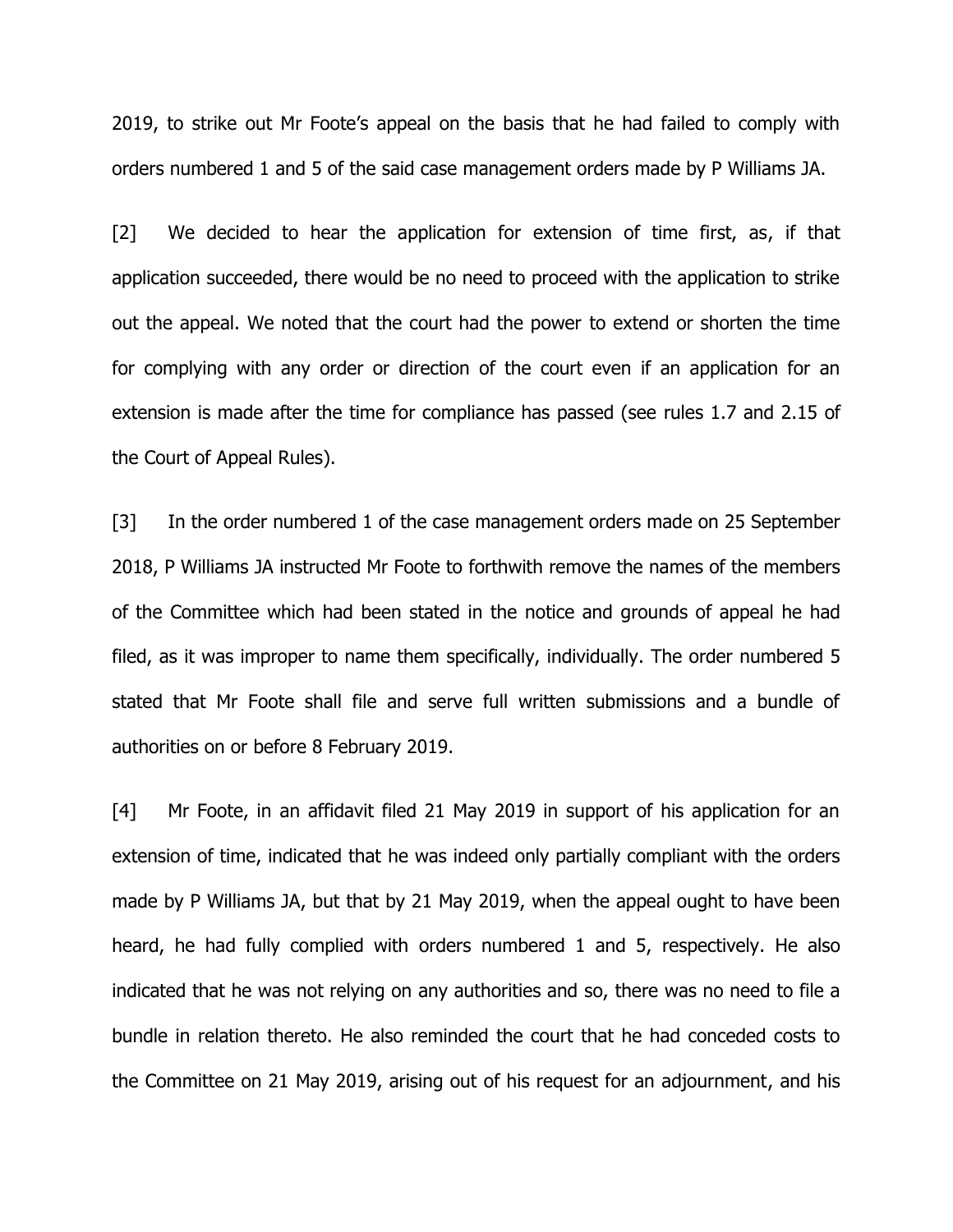failure to comply with the court orders prior to that date. Additionally, he had paid in due time, pursuant to order numbered 2 made by P Williams JA, all the costs incurred by the Committee members named in the notice and grounds of appeal he had filed (whose names he was ordered to remove), from the filing of the notice of appeal on 26 February 2018 to 25 September 2018 (the date of the case management conference).

[5] Mr Foote deponed that his failure to comply with the orders numbered 1 and 5 was due to "oversight and/or blameless inadvertence". He told the court that his appeal had merit because the complainant in the matter had acted on bad legal advice when she terminated a contract which had been entered into with a purchaser seven days before its completion. He indicated that the court had ordered the property to be sold and that the proceeds of the same should be split equally between the parties. He also stated that the Committee had erred in its decision as there was no evidence of negligence or neglect on his part, and moreover, his actions were based on or related to his client's instructions.

[6] Mrs Sandra Minott-Phillips QC had provided written submissions in opposition to Mr Foote's application for extension of time, and in support of her application to strike out his appeal. She relied on dictum from Brooks JA in **H B Ramsay & Associates Ltd and Others v Jamaica Redevelopment Foundation Inc and Another** [2013] JMCA Civ 1, where at paragraph [21] he accepted a submission that 'inadvertence' "was a conclusion to be drawn from an explanation and was not itself an explanation", and that although "oversight" was an explanation, it was not a good explanation.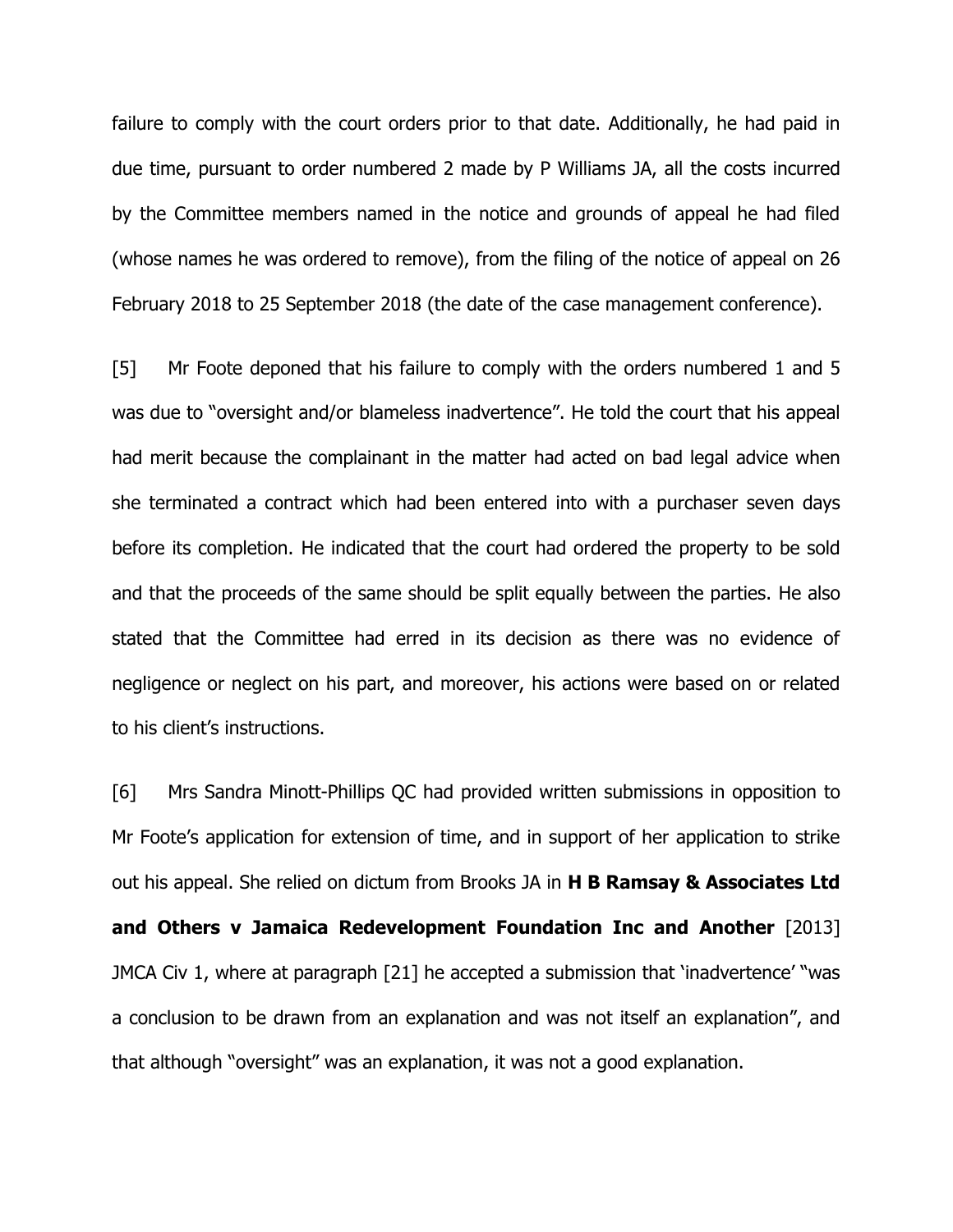[7] Queen's Counsel stated that Mr Foote's oversight had been brought to his attention in a letter from her offices to him, dated 28 January 2019, wherein he was reminded that he was not in compliance with, at that time, order numbered 1. She urged Mr Foote to comply, failing which she would file an application to dismiss his appeal. She also referred to a notice dated 30 January 2019, issued by the Registrar of this court to all attorneys-at-law, reminding them of the need to comply with timelines set out in case management orders, or risk having their appeals dismissed. Queen's Counsel asserted that the Committee, having filed and served the application to strike out Mr Foote's appeal together with an affidavit in support on 15 February 2019, Mr Foote had still not complied or sought an extension of time to comply with the said case management orders, until 21 May 2019, the day when the appeal was fixed to be heard. She also stated that Mr Foote's failure to file his submissions had prevented the Committee from filing its submissions in response. She stated, therefore, that there was no credibility to his argument that his non-compliance was due to "oversight and/or blameless inadvertence".

[8] Queen's Counsel contended, in reliance on **The Commissioner of Lands v Homeway Foods Limited and Another** [2016] JMCA Civ 21, that Mr Foote's application for an extension of time and his affidavit in support, did not conform to the requirements for the granting an extension of time, and the appeal should therefore be struck out. She indicated that in his affidavit, Mr Foote had not attested to there being any merit in his appeal, or that he was being prejudiced in any way, and so there was no proper evidence before the court in support of his application, which, as indicated in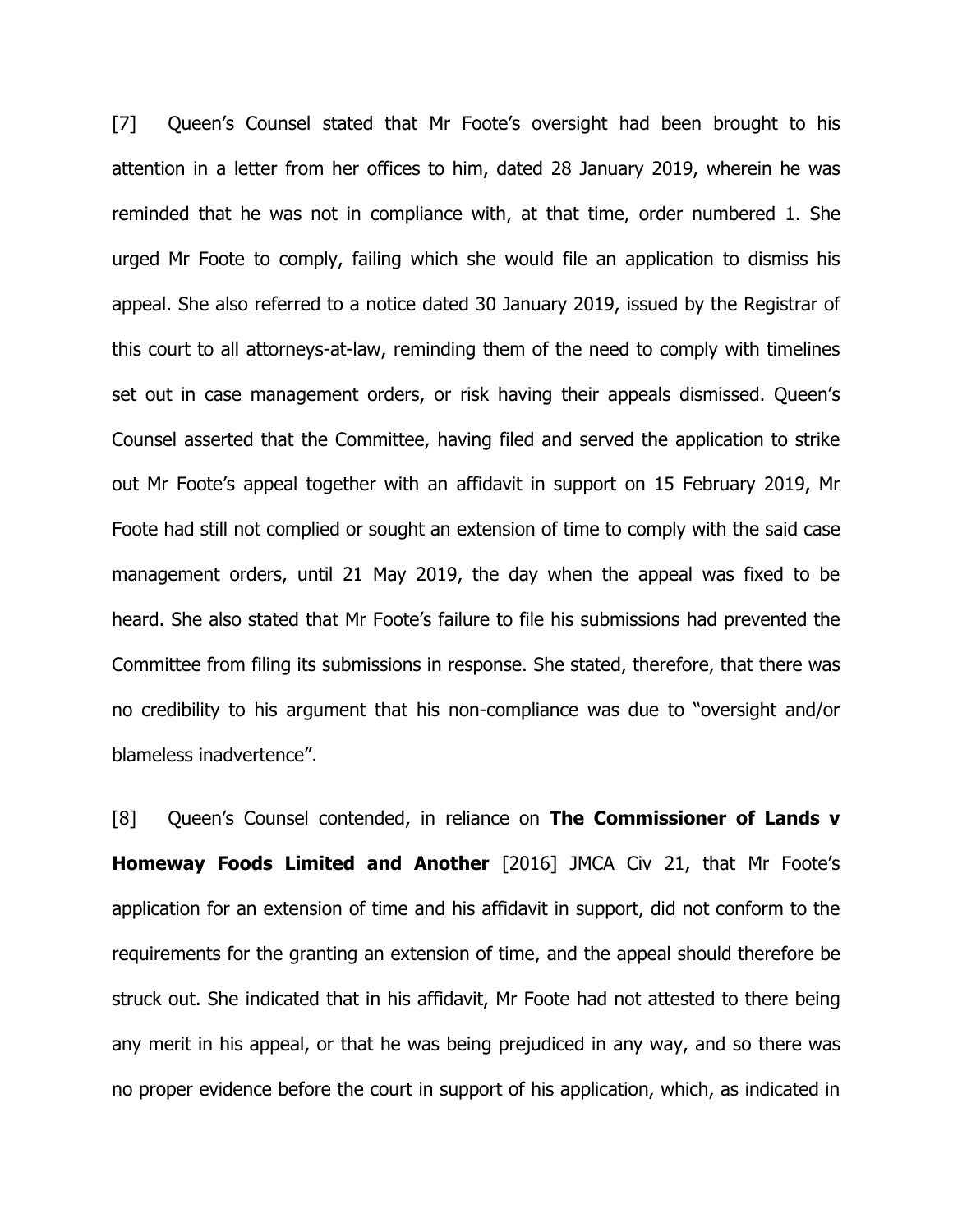previous authorities from this court, was necessary for an application for extension of time to succeed. In her written submissions she noted that the court may examine, if it chose to do so, the record of appeal, but that if it was so minded, it would reveal that Mr Foote's appeal had no merit.

[9] Mrs Minott-Phillips contended that the main issue in the appeal was the recovery of a fine (which he had duly paid to avoid the alternative sanction ordered by the Committee of suspension from practice if he had failed to pay), and so Mr Foote would suffer no undue prejudice if his application was refused, as he had not been struck off or suspended from the Roll of attorneys. On the other hand, she argued, the Committee would be prejudiced as the day fixed for the hearing of this appeal, and in respect of which the Committee had been scheduled to appear, had already been lost due to the adjournment which had occurred on 21 May 2019. She stated that that would likely result in a delay of hearing or dealing, not only with this appeal, but with other matters involving the Committee before this court. Further, she submitted, that the court also had to consider the adverse impact on other litigants before the court if the application were granted as the rescheduling of the applicant's appeal would delay the hearing of other matters.

[10] It is true that Mr Foote had failed to remove the names of the Committee members forthwith from the notice of appeal, in breach of the order numbered 1, and had also failed to file and serve his full written submissions and a bundle of authorities on or before 8 February 2019, in breach of the order numbered 5 of the orders made by P Williams JA. However, it is also true that Mr Foote had attempted to comply with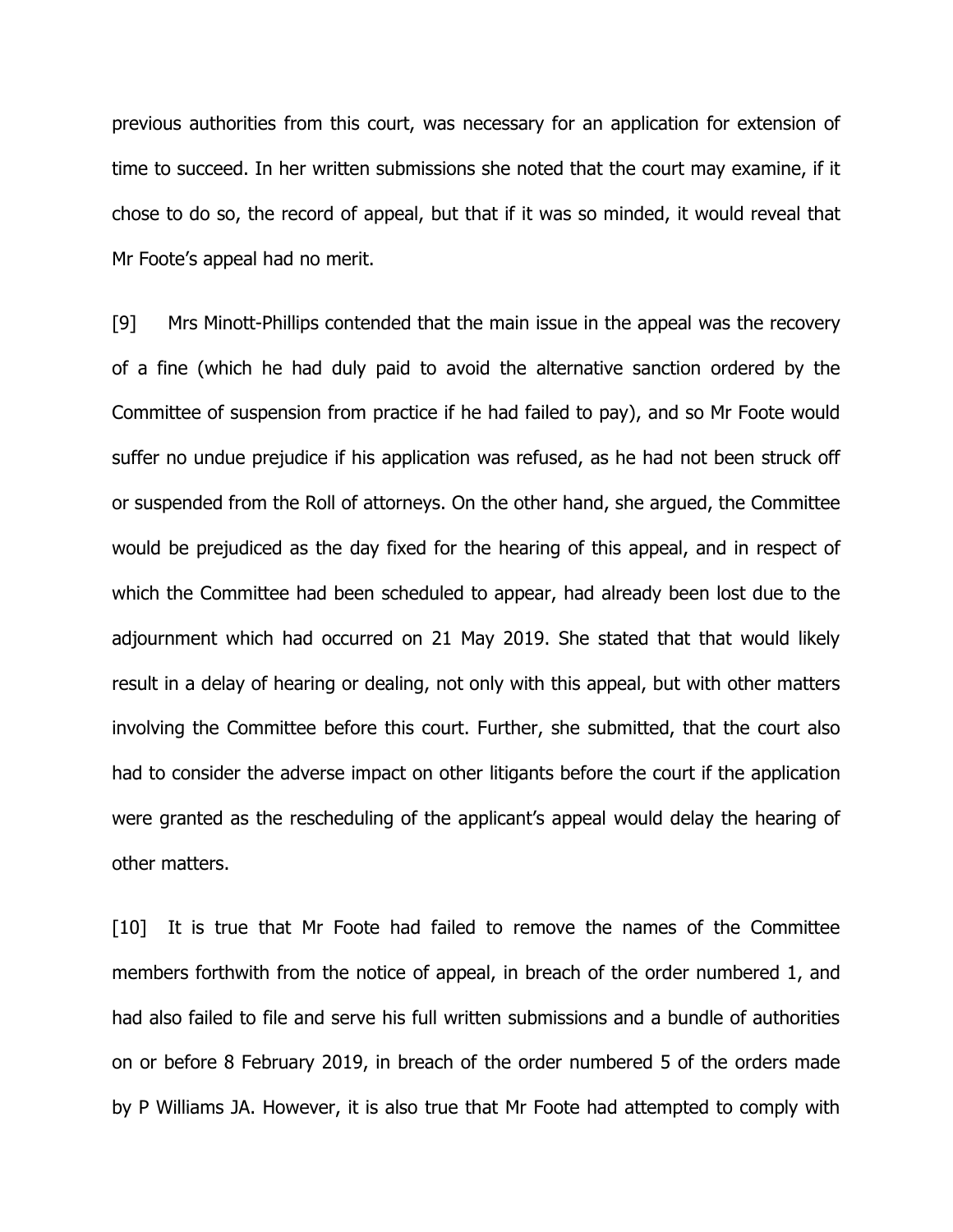those orders on 21 May 2019, by filing and serving an amended notice of appeal, removing the names of the Committee members, and by filing and serving written submissions on that same date. He had indicated that he would not be relying on any authorities at the hearing of the appeal, and so had no need a file a bundle of authorities. Mr Foote's delay in complying with the order numbered 1 would have been seven months and three weeks late, and his delay in complying with the order numbered 5 would have been approximately three months and two weeks out of time. Accordingly, in our view, the delay in compliance, particularly in respect of the order numbered 1, may appear to have been inordinate.

[11] Mr Foote's reason for not complying with the order was, as indicated, "oversight" and/or blameless inadvertence. Brooks JA in **H B Ramsay** indicated that "inadvertence" by itself was a conclusion and not an explanation, but he also accepted that "oversight" was an explanation, albeit not a good one. We find Mr Foote's reason for noncompliance unsatisfactory, especially in the light of the fact that in January of 2019 he had been invited to do so in a certain respect by Queen's Counsel, and then given notice of his failure to comply by service of the application to strike out his appeal (although no date had been set or stated in the application served on him). His "oversight", does seem difficult to understand in those circumstances. However, it is a reason nonetheless, and in our view, may be "excusable" when consideration is given to all the circumstances of the nature of the default.

[12] We must now therefore go on to assess whether Mr Foote's appeal has merit, the risk of prejudice to both parties, and what is just in the circumstances.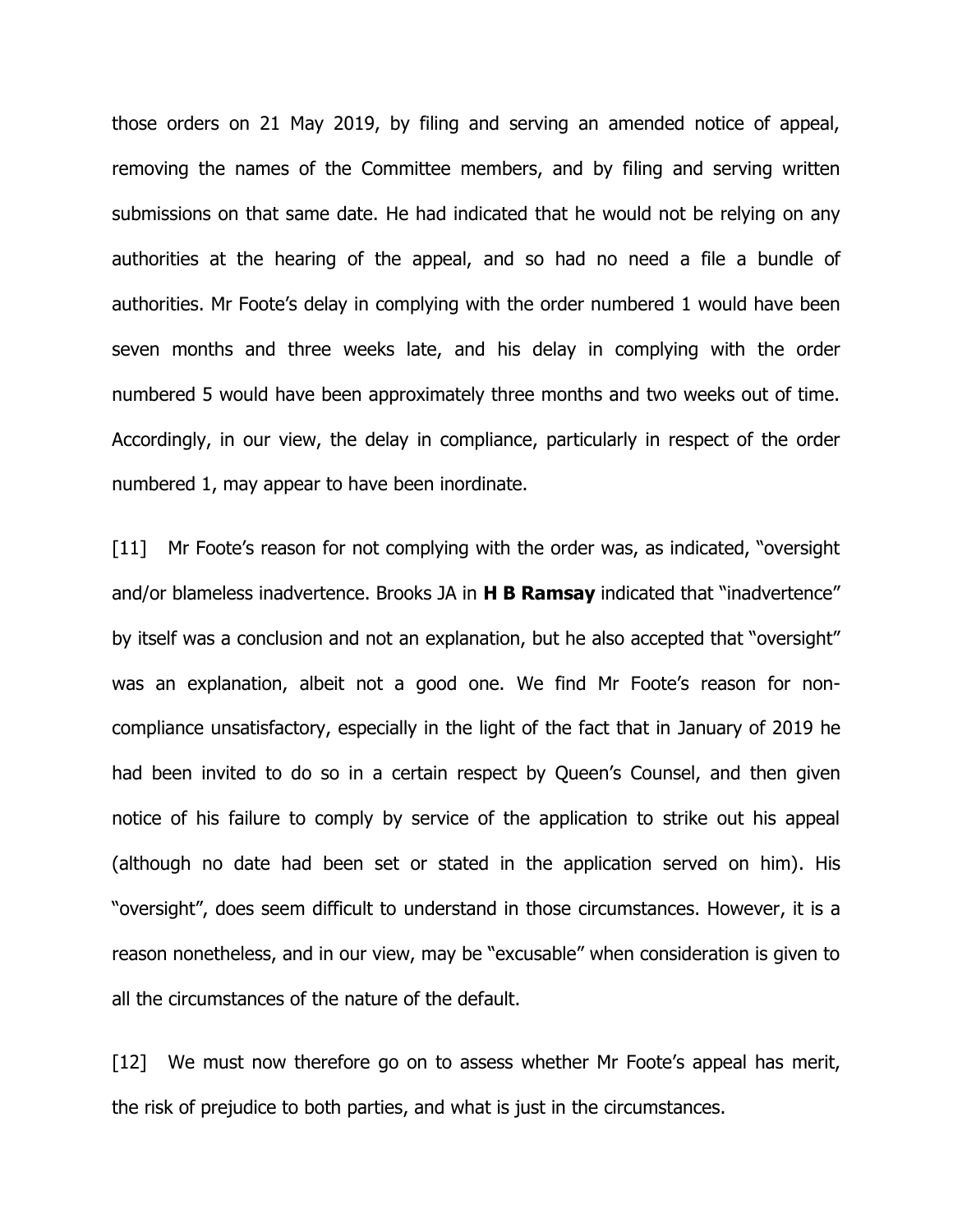[13] It is true that, unhelpfully, Mr Foote did not state in his affidavit filed in support of his application to extend time that his appeal had merit, or that he would be prejudiced. As Queen's Counsel predicted, this court was forced to examine the issue of merit by combing through the record of appeal filed 14 March 2018. The Committee had found that Mr Foote's conduct amounted to "inexcusable or deplorable negligence or neglect in the performance of his duties" and so it, *inter alia*, ordered him to pay a fine of \$1,000,000.00 with costs to both the complainant and the General Legal Council, failing which he would be suspended from practice for one year. In his arguments before this court, Mr Foote said that the Committee erred in its decision as it was the complainant who had acted on bad legal advice and terminated the contract seven days before its completion, in circumstances where the court had ordered the sale of the premises, and the complainant only had interest in one-half of the proceeds of sale of the property. He stated that he had not been negligent. Mr Foote's grounds of appeal also stated that the Committee had ignored relevant matters such as the fact that he was acting on instructions from his client, and that the Committee had also used a wrong premise to ground its decision. In our view, all of the above grounds are deserving of full argument.

[14] As indicated, Queen's Counsel had asserted that the Committee would be prejudiced by the delay in hearing the latter. However, in our view, the prejudice to Mr Foote would be greater having regard to the implications of his conviction before the Committee on his reputation as an attorney.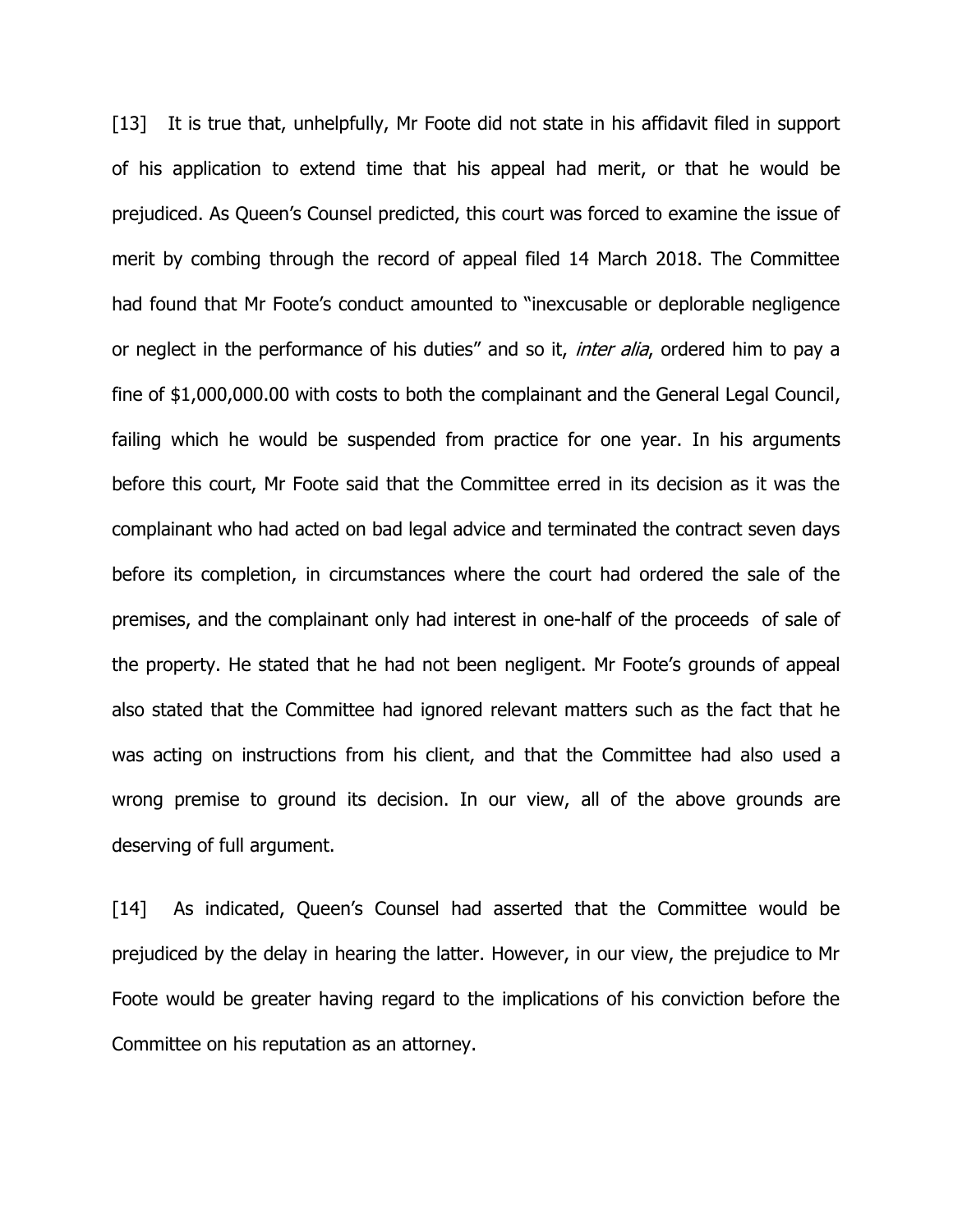[15] In assessing where the justice of the case lies, we had noted that there was indeed partial compliance with the court orders dated 25 September 2018. Unlike **Homeway Foods Limited**, in the instant case, there was no continuous disobedience of the court's orders, over a very long period. While Mr Foote, by the documents that he had filed on 21 May 2019, had attempted to effect compliance on the day when his appeal ought to have been heard, that attempt demonstrates some level of seriousness about prosecuting his appeal, and was also an attempt to minimise the negative effects of his default. There had also been some compliance with other orders that had been made by P Williams JA on 25 September 2018, as already stated. Indeed, Mr Foote's written submissions are not lengthy, and Mr Foote has indicated that he will not be relying on any authorities, which, in effect, may reduce the size of the Committee's written submissions and authorities in response. It is also true that Mr Foote had conceded costs of the adjourned appeal to the Committee arising from his noncompliance.

[16] Therefore, in our view, in these circumstances, particularly considering the implications of his conviction before the Committee, relative to the nature of the default in his compliance, the justice of the case would be better served by granting Mr Foote's application for an extension of time to 21 May 2019, and permitting the amended notice of appeal, and written submissions he had filed on that date, to stand as properly filed. McDonald-Bishop JA in **Homeway Foods Limited** stated that "striking out is a draconian or extreme measure, and therefore, should be considered as a sanction of last resort". For the reasons aforementioned, in our view, we do not think that we